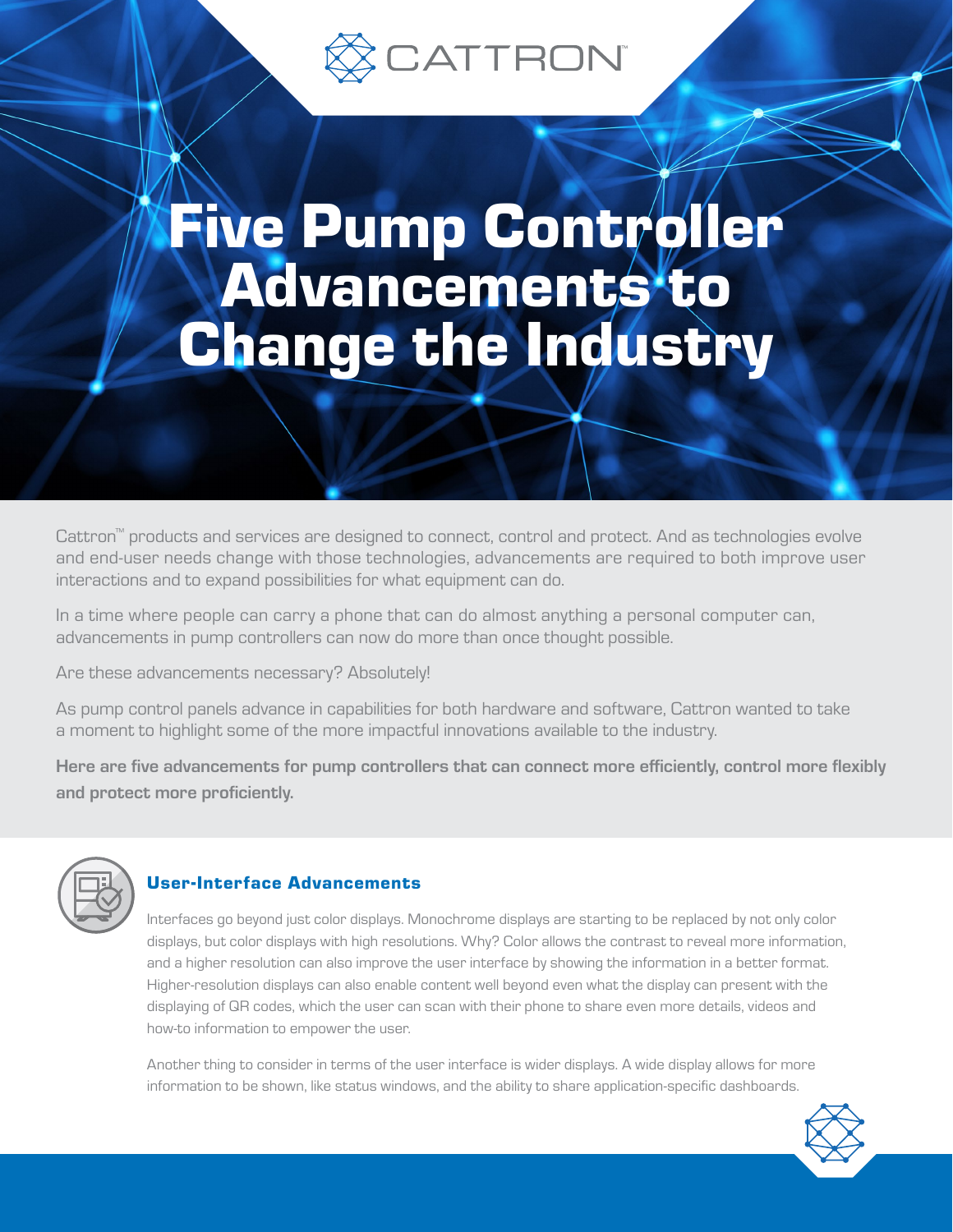

#### Machine Control Advancements

The rabbit/turtle controls are evolving. Nowadays, rabbit/turtle buttons don't have to control just the rpm. They can be configured to control the output of the machines as well, such as discharge pressure, flow, tank level, etc. In fact, the rabbit button can have a pause feature that allows the user to get to a target rpm simply by holding down the button, thus eliminating missing the target by holding the button too long or releasing too soon. Haven't we all done that many times at the gas pump trying to round out to the whole dollar amount (\$32.98, \$32.99, \$33.01?)





Another advancement is that each press doesn't always have to be a set amount. For example, instead of every press resulting in an rpm change of 10, the amount of change can now be dependent of the current rpm range. Plus, when using a Smart Ramp Profile, input events, rather than time, can determine when to go to the next rpm stage. For example, the pump stays at the "Intermediate RPM" until the pipes are filled and the discharge pressure reaches an intermediate level.



# Bluetooth® Advancements

When added to panels, Bluetooth can help eliminate extensive amounts of wires and cables connecting to sensors (similar to that wire between the device and your headset). Bluetooth Low Energy (BLE) has energy requirements that can enable the construction of battery-driven sensors to last a long time—typically years.

With Bluetooth, the number of sensors is not bound by the hardware capability of the panel. More virtual channels can be added to allow more Bluetooth sensors to be connected. A good analogy is a meeting in a conference room where the number of attendees is limited by the number of chairs, but if the meeting has a conference call link, the number of attendees can dramatically increase.

Probably the most compelling advantage is that Bluetooth connectivity enables the use of a phone or tablet app to allow monitoring and controlling of the pump without having to stand in front of it to physically interact with the panel.